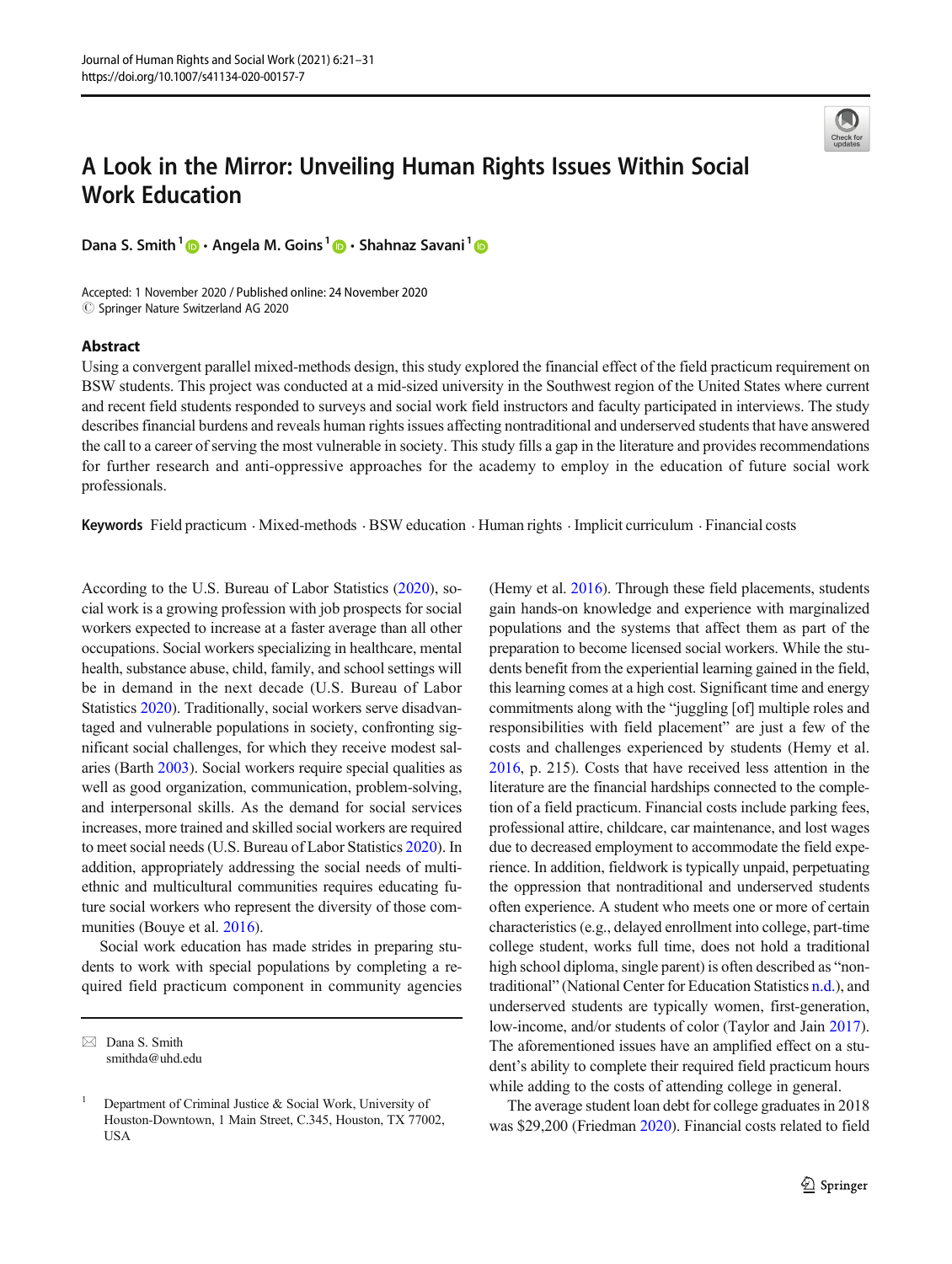practicum coupled with standard educational expenditures place a high financial burden on social work students, who themselves may be of low income. Subsequently, after graduation, many social workers face paying off debts with their salaries that are often meager. This seems to be unfair when we consider a person's right to an education, which should mean that it is accessible, unencumbered by financial barriers. In fact, according to the International Covenant on Economic, Social and Cultural Rights' Article 13(c) [\(1976\)](#page-9-0), "Higher education shall be made equally accessible to all, on the basis of capacity, by every appropriate means, and in particular by the progressive introduction of free education." Based on this article of the multilateral treaty to which the USA has been a signatory since 1977, the costs previously described represent a violation of the rights of many students choosing to pursue a social work degree.

# Philosophical and Practical Underpinnings

The interest theory of rights (ITR), a human rights theory defined by philosopher Jeremy Bentham, explains that when person "A" has a right to something that is to their benefit and person "B" has the responsibility to provide it but fails to do so, person A's rights have been violated (Kramer [2010](#page-9-0)). There are several tenets that are central to this philosophy. One tenet is the existence of an authoritative norm such as a contract, moral standard, or constitutional specification that grants the right to individual A. A second tenet is the idea that one must be able to identify whom the individual is that holds a particular right. A third tenet is that it is critical to understand what the specific responsibilities are for person B and what is required to meet those responsibilities (Kramer [2010](#page-9-0)). While an examination of this philosophical theory helps one understand how to determine who has rights, what constitutes a violation of those rights, and who is responsible for upholding the rights, a practice theory, namely systems theory, provides an understanding of how one might actually carry out the process of supporting others' rights within a complex system.

Systems theory, which focuses on the study of complex entities such as communities or organizations, reminds us that open systems are important for the exchange of information that can lead to change (Fitch [2004](#page-9-0); Katz [1980](#page-9-0)). Goins [\(2018\)](#page-9-0) states that the education system (in particular) has to change and adjust to accommodate student needs. To accomplish this, the systems theory intervention of systemic approaches, as described by Walker [\(2012\)](#page-10-0), can be employed to foster change on an ongoing basis. Systemic approaches call for all members of the system to identify practices and principles that support dysfunction for the purpose of working to promote change. Thus, the philosophical perspective of ITR coupled with an understanding of systems and systemic interventions can serve in a complementary fashion to identify and protect human rights. In concert with these theoretical underpinnings, a review of the literature revealed the social work profession's declared responsibility to teach, uphold, and advocate for human rights in education. It also revealed systemic issues associated with required field practica among several professional disciplines.

# Literature Review

### Human Rights and Social Work Education

According to the preamble of the National Association of Social Workers' [\(2017\)](#page-9-0) Code of Ethics, the main mission of the profession is to "enhance human well-being and help meet the basic human needs of all people who are vulnerable, oppressed, and living in poverty" (para. 1). It also mentions that social workers push for the elimination of social injustices like oppression, discrimination, and poverty. While the Code does not explicitly state that human rights are a central focus, it is inferred throughout the document. In keeping with this same professional focus, over the years, there have been calls for social work curricula to elevate the profession's tradition of social justice by building on it with an emphasis on human rights (Steen et al. [2017;](#page-9-0) Reisch [2011;](#page-9-0) Wronka [2007](#page-10-0)). In the [2008](#page-9-0) and [2015](#page-9-0) Education Policy and Accreditation Standards (EPAS) of the Council on Social Work Education (CSWE), the topic of human rights was included, creating a requirement for social work programs to include human rights content in their competency-based curricula. On a global level, the International Federation of Social Workers [\(2020\)](#page-9-0) includes human rights as a key tenet in its global definition of the profession and the Universal Declaration of Human Rights (United Nations [1948](#page-10-0)) has been embraced by many professional social work organizations (McPherson and Cheatham [2015](#page-9-0)). In 2013, the Katherine A. Kendall Institute of the CSWE published a book focused on teaching human rights in social work education and others have authored books heavily focused on helping with the inclusion of human rights content in the classroom (McPherson & Cheatham). In addition, there are online training manuals for human rights offered by the United Nations' Office of the High Commissioner ([2000\)](#page-10-0), the Austrian Development Agency ([2010](#page-9-0)), the Advocates for Human Rights [\(2017](#page-9-0)), and the European Training and Research Centre for Human Rights and Democracy (Benedek [2012](#page-9-0)). These open-access training manuals and books put valuable information in the hands of social work educators, promoting student exposure to a human rights perspective and to human rights actions and strategies. While there is an unsettled debate on whether social work education in academic settings is a form of social work practice, there is consensus on social work faculty modeling social work values and adhering to the profession's ethics (Teater and Lopez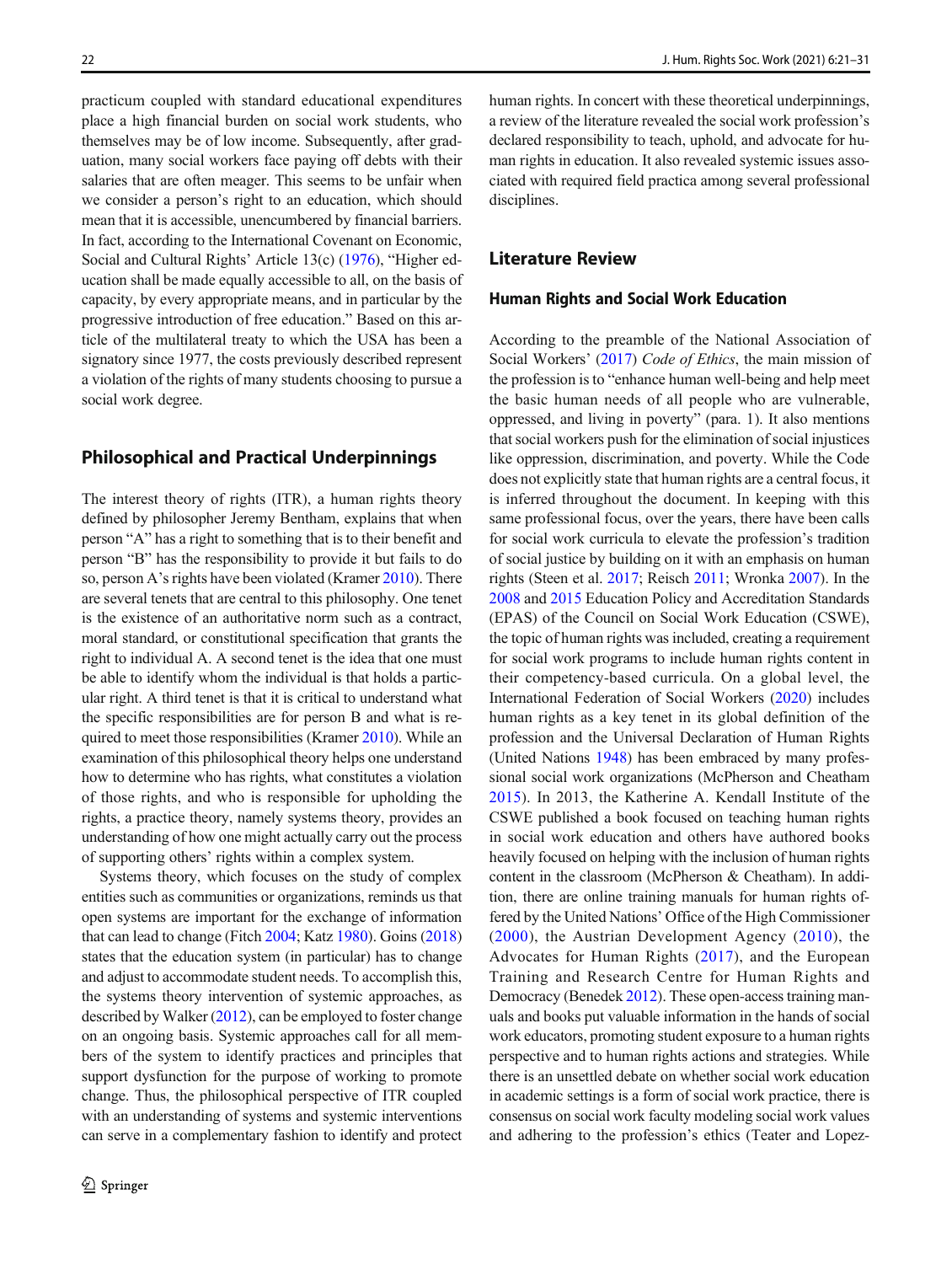Humphreys [2019](#page-10-0)). Thus, faculty can exhibit their commitment to values and ethics of the profession by advocating for the academy at large to demonstrate a commitment to human rights by tackling issues in education at the structural level (Rozas and Garran [2016](#page-9-0)). This can be done by addressing inequities in the design and subsequent hardships experienced by students engaged in field practica.

# Hardships Associated with Undergraduate Field Experiences

According to Bhuyan et al. [\(2017\)](#page-9-0), the implicit curriculum in higher education reinforces social inequities. An example of this would be the conflict that nontraditional and underserved students often experience when deciding how to accomplish a required academic field practicum while maintaining paid employment. It is no secret that college students frequently need to work while in school to cover personal and family expenses (Hemy et al. [2016;](#page-9-0) Gair and Baglow [2018a](#page-9-0); Johnstone et al. [2016;](#page-9-0) King and Bannon [2002](#page-9-0); Raskin et al. [2008](#page-9-0); Wray and McCall [2007\)](#page-10-0) which can negatively affect their academic performance including performance in a field experience (Johnstone et al. [2016\)](#page-9-0). According to Hemy et al. ([2016](#page-9-0)), social work students often have difficulties trying to balance multiple responsibilities (e.g., school assignments, family obligations, paid employment) while engaged in a field practicum experience, and Baglow and Gair [\(2019](#page-9-0)) discuss the challenges of social work students who are experiencing poverty and are of a mature age. Johnstone et al. [\(2016\)](#page-9-0) state that social work and human services students experience considerable stress financially because of unpaid field practica, and Gair and Baglow ([2018b](#page-9-0)) discuss that required social work field practica leads to financial strain. In addition, Wray and McCall ([2007](#page-10-0)) found that financial hardships were made worse by the lack of financially subsidized field placements of health professional students. These examples demonstrate that the field practicum requirement results in hardships for many, especially students that can be described as nontraditional or underserved. Because working while pursuing a college degree is a necessity for many students, expecting them to quit their jobs or reduce work hours to complete required fieldwork is an oppressive expectation on students and their families.

The review of the literature revealed a handful of articles on the topic of personal challenges related to field practicum requirements. Of those articles, the majority focused on higher education in Australia, highlighting burdens (including financial burdens) of students engaged in social work, medical, nursing, and allied health field experiences. A reoccurring theme among the studies was that professional accrediting bodies need to address the challenges and systemic inequities of the field practicum component of academic programs (Baglow and Gair [2019](#page-9-0); Hemy et al. [2016](#page-9-0); Johnstone et al.

[2016;](#page-9-0) Raskin et al. [2008](#page-9-0)). With this in mind and because of the paucity of research on the topic, this study aims to identify the financial effects of the Bachelor of Social Work (BSW) field practicum requirement on nontraditional and underserved students and to examine whether the field requirement in any way violates the human rights of students.

# Method

### Research Design

This study employed a convergent parallel mixed-methods design to collect and analyze data from quantitative surveys and from qualitative interviews that both focused on the financial effects of the social work field practicum requirement. The data collection processes aimed to capture an account of student experiences from the viewpoints of students, agency field instructors, and field practicum faculty in response to the research questions. The quantitative data were collected from field practicum students, and the qualitative data were simultaneously collected from agency field instructors and field practicum faculty. The collection and analysis of both quantitative and qualitative data were essential for the purpose of triangulating findings with multiple perspectives. This mixedmethods approach accomplished the objective of validating the research findings.

### BSW Program Context

The BSW program is comprised of approximately 150 BSW majors, eight full-time faculty members, and seven adjunct faculty members. Our university is located in the Southwest region of the United States, and we work closely with approximately 45 community agencies with social workers that supervise our field practicum students. Knowing that the majority of our students are nontraditional, Pell-grant<sup>1</sup> eligible, firsttime-in-college, and/or first-generation students and many work to help support their families, we implement internal support systems whenever possible to mitigate the cost of their undergraduate social work education. For example, our BSW program offers online and hybrid modes of instruction to facilitate greater accessibility to our courses, we have eliminated textbooks and implemented a fully open-access curriculum, and we maintain a clothing closet and food pantry within the social work offices as an additional means of offsetting students' expenses.

<sup>1</sup> Pell-grant is a program of the US Government that provides need-based funding to low-income students pursuing undergraduate and, in some cases, postbaccalaureate education. For more information, go to [https://www2.ed.](https://www2.ed.gov/programs/fpg/index.html) [gov/programs/fpg/index.html.](https://www2.ed.gov/programs/fpg/index.html)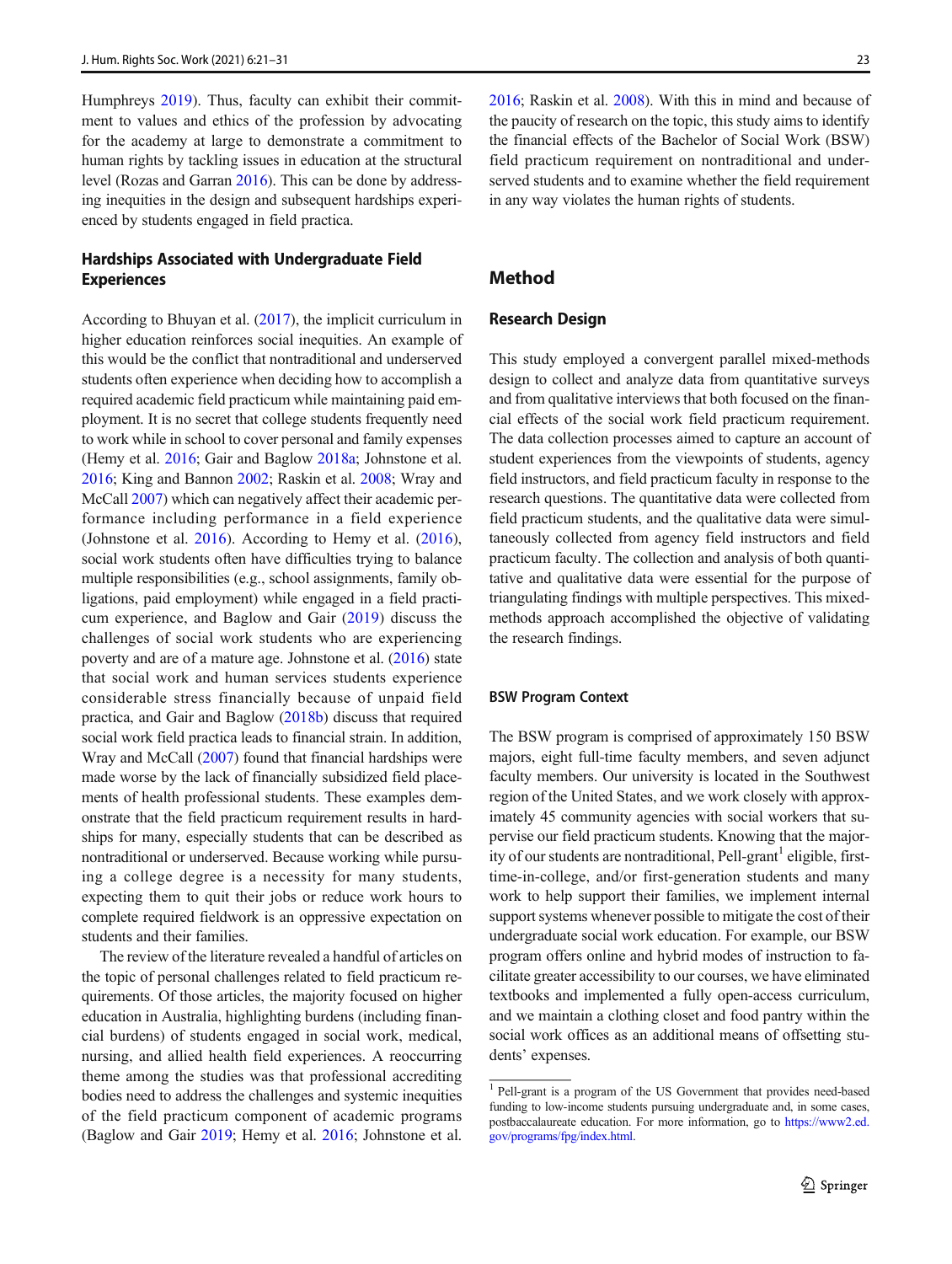#### **Sampling**

Convenience sampling was employed in the collection of data via quantitative surveys that included five open-ended questions allowing the respondent to include any additional thoughts to a particular quantitative item. Links to the surveys were emailed to 50 potential participants of whom 16 were recent BSW graduates and 34 were current BSW field practicum students. The goal was to recruit at least 25 (50%) of the 50 students and former students to whom the invitations were sent. That goal was exceeded as 37 (74%) individuals responded to the survey. Convenience sampling was also employed in the collection of data via qualitative interviews with current agency field instructors and with faculty who had field practicum responsibilities or who otherwise worked closely with the population of students and alumni targeted for this study. The first four agency field instructors that agreed to participate were interviewed, and the four faculty members that worked closely with the target population all agreed to be interviewed.

### Participants

There were 37 student and alumni participants surveyed, of which 31 (83.78%) were current field practicum students at the time of data collection and six (16.22%) were BSW alumni that had graduated at the close of the immediate past semester. One participant identified as male and 34 as female, one did not list gender, and one preferred not to respond to the question. Almost half (45.95%;  $n = 17$ ) of the participants were between the ages of 25 and 34. Eight (21.62%) participants were between the ages of 18 and 24; eight (21.62%) of them were between the ages of 45 and 54, and four (10.81%) fell in the age range of 35 to 44. Sixteen (48.48%) identified as Black/African American, 12 (36.36%) as White, 3 (9.09%) as other, 1 (3.03%) as Asian, and 1 (3.03%) as American Indian/ Alaska Native. Of those participants, 16 (43.24%) were of Hispanic/Latino origin. When asked about household income, more than half (54.05%;  $n = 20$ ) of respondents indicated that their income was less than \$30,000 annually, 15 (40.54%) had annual income between \$30,000 and \$60,000, and only two (5.41%) listed their household income for the year as more than \$60,000. Thus, greater than half of the students' household incomes were less than half of the median income of \$60,146, in the county where they attended college (U.S. Census Bureau [2018](#page-10-0)). Twenty-four (64.86%) reported their marital status as single, nine (24.32%) as being married or in a domestic partnership, two (5.41%) as divorced, and two  $(5.41\%)$  as separated.

Eight social work professionals participated in qualitative interviews. Four (50%) of them were faculty members of the university and had worked closely with the target population. The other four (50%) of them were agency field instructors currently engaged in supervising students of the university and had supervised students in the past. The sample of social work professionals represented diversity in terms of race, ethnicity, and gender.

#### Instruments

A 19-item Web-based survey was used to collect data from current and recent field practicum students. The survey included ten demographic items (e.g., age, race/ethnicity, gender identity, and income). The remaining nine items included four primary questions: (1) As a result of participating in field practicum, which of the following increased in cost or became an additional expense for you?; (2) As a result of participating in field practicum, which of the following losses occurred?; (3) As a result of participating in field practicum, which of the following non-financial experiences have you had (or did you have)?; and (4) Are you receiving (or did you receive) a stipend (money) while in field practicum? The first three of the four primary questions allowed participants to "mark all that apply" from a listing of potential financial and nonfinancial costs. Below each of the first three questions, there was an item that invited the participant to include "other" costs not shown in the lists provided. For primary question 4, the respondent was able to indicate yes or no and the second part of number 4 allowed the participant to elaborate on how they did or would have used a stipend. Lastly, a general open-ended question invited participants to provide any additional thoughts on the topic.

An interview guide was used to collect data from social work faculty who worked with field students and social workers that served as field instructors at community agencies. The guide provided a script for the interviewer to follow for consistency among interviews. It included three primary questions: (1) Have you encountered field students that have expressed concerns about increased financial costs incurred because of the field requirement?; (2) While working with field students, what costs/struggles have students expressed that are NOT financial in nature?; and (3) If a stipend were offered to field students, what do you believe students would primarily use the stipend for? There were prompts under questions 1 and 2 for the interviewer to use to inquire about specific financial costs (e.g., food, childcare, fuel).

#### Data Collection Process

Upon approval from the university's institutional review board, the Web-based survey was launched and the link to the survey was sent to current field practicum students through the university's online learning platform. Links to the survey were also sent to the personal email addresses of all BSW alumni that graduated at the end of the immediate past semester. The email that contained the link had an IRB-approved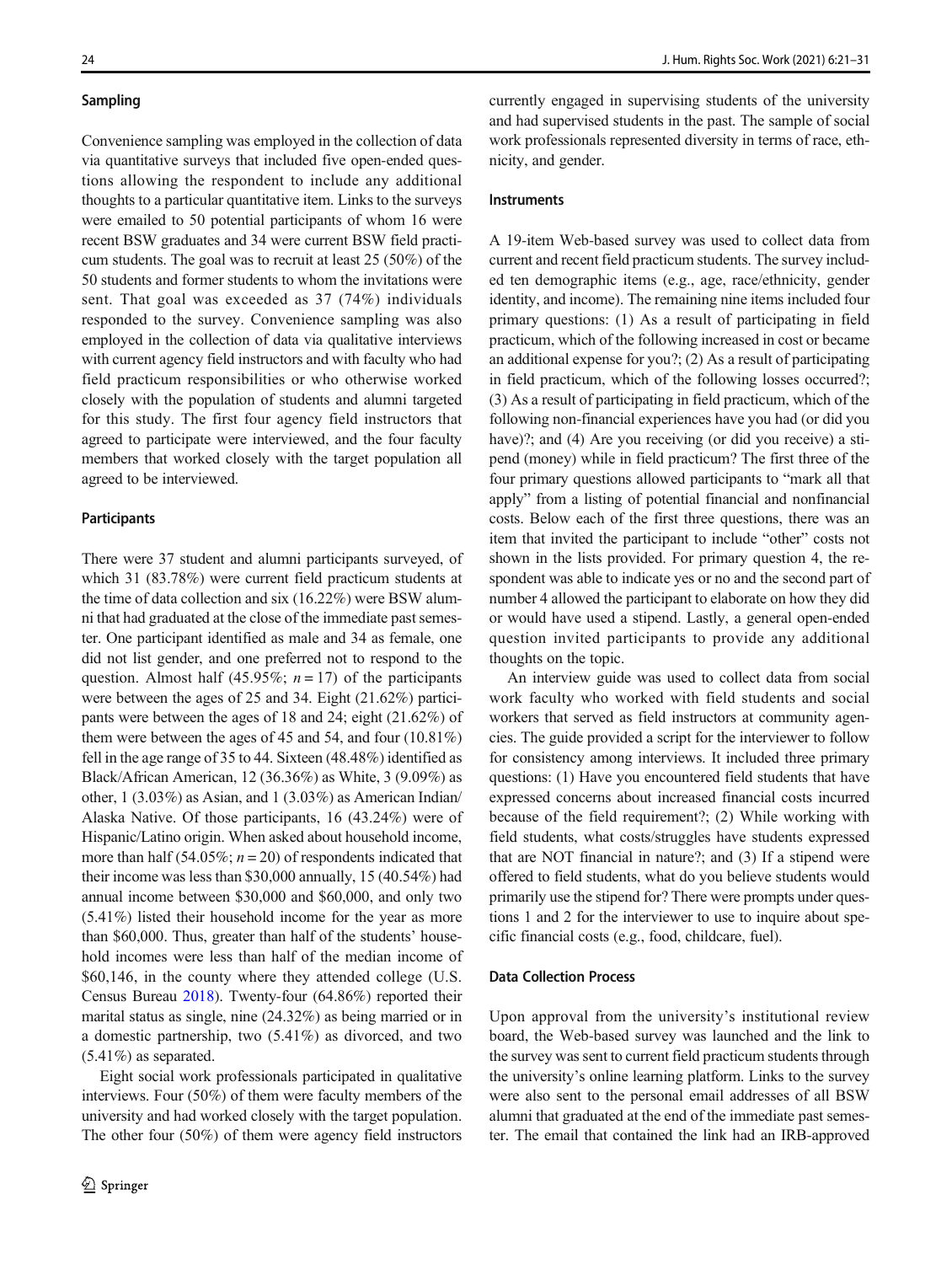message inviting the recipient to participate in the study, and it included the informed consent document. The informed consent contained the typically required elements including voluntariness, no penalty for withdrawal, no impact on course grades, and confidentiality of responses. It also stated that clicking on the link and responding to the survey would serve as one's consent to participate in the study and that it would take 5 to 7 min to complete. The Web-based survey remained open for 1 month, after which the data collected were analyzed.

In addition to the launching of the quantitative student survey, two researchers collected qualitative data by interviewing a total of eight social work professionals. An invitation was emailed to social workers, at field practicum agencies, that have served as BSW field instructors, and the first four to respond were interviewed. The interviews took place in person and were recorded. An invitation was also emailed to four social work faculty members with recent responsibilities for field practicum activities, and all four participated in recorded interviews via videoconferencing. The recorded interviews ranged in time from 30 to 90 min and upon completion were transcribed in preparation for analysis.

#### Quantitative Analysis

Descriptive statistics were used to analyze the group of participants based on their demographic responses. Frequencies and percentages were used to analyze the 19 survey items that focused on the financial effect of the field practicum requirement including financial costs, financial losses, and financial assistance (i.e., stipends). Responses to the open-ended questions that corresponded with each of the quantitative items (asking participants to list any additional costs, losses, or financial assistance) were categorized, and frequencies were determined.

#### Qualitative Analysis

Qualitative analysis was performed on the interview transcripts. The following research questions were used to guide the analyses: (1) What financial effect does the BSW field practicum requirement have on nontraditional and underserved students? and (2) Does the BSW field practicum requirement in any way violate the human rights of students? Informed by the research questions, Braun and Clarke's [\(2006\)](#page-9-0) thematic analysis was employed to identify patterns and themes, develop codes, and identify emerging concepts. Two independent researchers coded the interviews and discussed discrepancies until they agreed on the coding of the content, establishing intercoder reliability.

### Results

### Quantitative Surveys

In an effort to answer the research questions, the survey instrument included items on financial costs, financial losses, and financial assistance such as stipends. Respondents identified all seven items listed in the survey as causing increased financial costs or additional expenses for them when participating in the field practicum experience (see Table [1](#page-5-0)). More than any other, food/lunch was identified as a cost with 28 (75.68%) participants selecting it. The second most selected item was fuel/tolls with 27 (72.97%) participants identifying it as an increased cost. Clothing/shoes was the third most selected cost with 25 (67.57%) respondents identifying it as an increased expense. Approximately half of the survey participants ( $n = 19$ ; 51.35%) marked vehicle maintenance, eight (21.62%) marked dry cleaning/laundry, four (11.76%) marked childcare, and two (5.41%) marked mental health counseling. Three (8.11%) respondents indicated that they had not experienced any increased costs as a result of the field practicum experience. When given the opportunity to identify any costs not provided as choices on the survey, health-related costs was listed by one (2.7%) participant.

Table [1](#page-5-0) also includes losses that occurred as a result of participating in the field practicum requirement with nearly two-thirds  $(n = 27; 72.97%)$  of former and current field student respondents, indicating that they experienced lost wages as a result of participation in their field practicum. Nearly onethird  $(n = 11; 29.73\%)$  marked loss of health insurance, and just over a tenth  $(n=4; 10.81%)$  indicated a loss of employment in order to participate in the field experience. Eight (21.62%) participants marked none of these occurred, indicating that they did not have any of the losses listed as choices on the survey. When given the opportunity to identify any losses not provided as choices on the survey, loss of paid time off (PTO) was listed by two (5.41%) respondents, loss of death insurance was listed by two  $(5.41\%)$  respondents, loss of food was listed by one  $(2.7\%)$  respondent, and loss of a leadership position was listed by one (2.7%) respondent. Lastly, Table [1](#page-5-0) shows that two (5.41) respondents stated that they received a financial stipend while 35 (94.59%) indicated that they did not. One of the respondents that received a stipend listed gas, clothing, and groceries as items paid for with the money, and the other respondent listed *bills*. There were numerous items listed, by the remaining 35 participants, to indicate how they would have used a stipend. In the order of frequency, the list included car expenses (including tolls and fuel), *household expenses* (including rent and utilities), *food*, childcare, replacement of lost wages, future graduate school expenses, clothing, medical insurance/healthcare, work uniform, self-care activities, school supplies, and tuition as shown in Table [2](#page-5-0).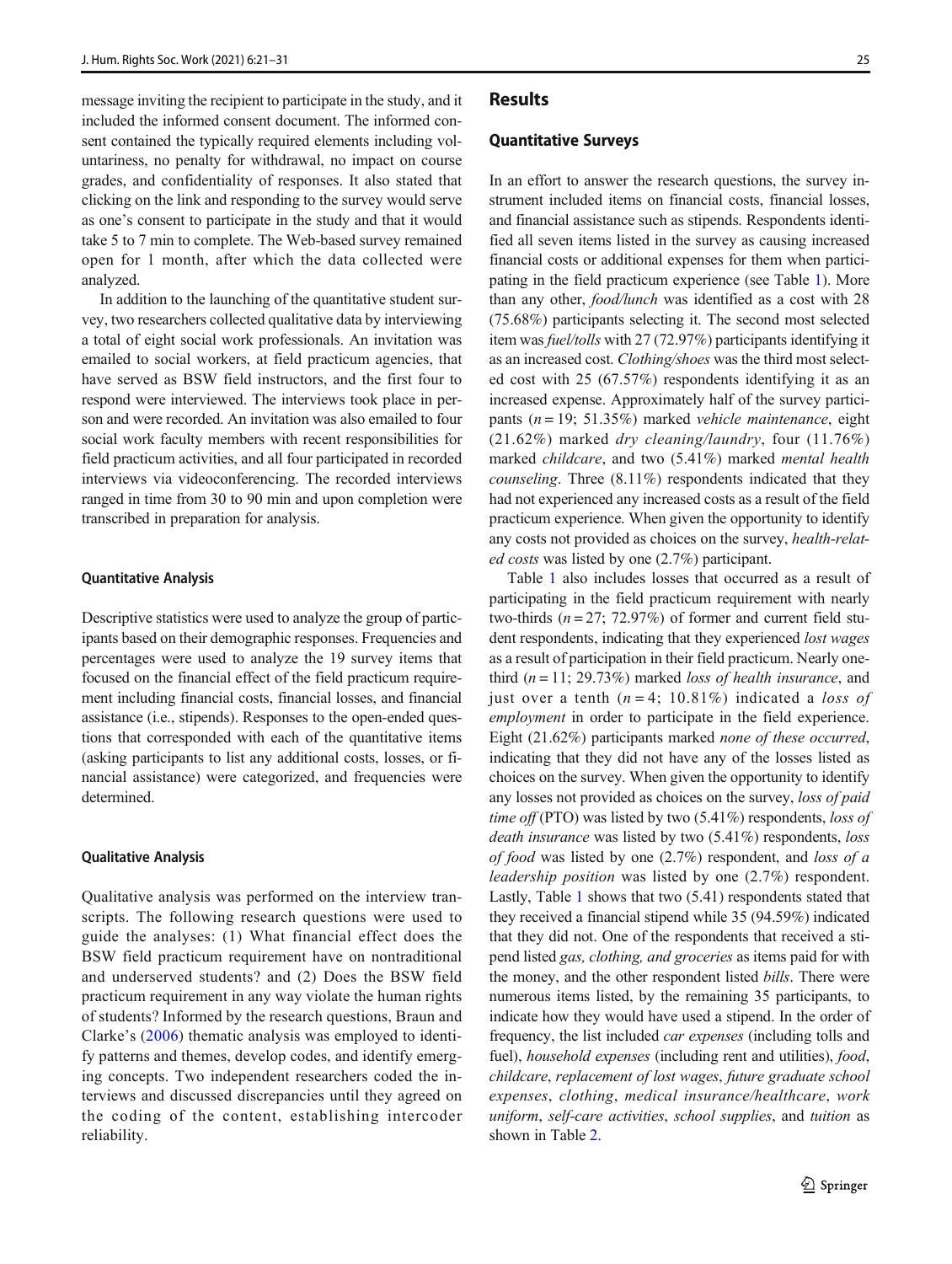<span id="page-5-0"></span>Table 1 Survey respondents' financial costs, financial losses, and financial assistance related to the field practicum experience

|                                                                                                                           | Samples        | Percent |
|---------------------------------------------------------------------------------------------------------------------------|----------------|---------|
| Items that increased in cost or became an additional expense as a result of the field practicum requirement<br>$(N = 37)$ |                |         |
| Food/lunch                                                                                                                | 28             | 75.68   |
| Fuel/tolls                                                                                                                | 27             | 72.97   |
| Clothing/shoes                                                                                                            | 25             | 67.57   |
| Vehicle maintenance                                                                                                       | 19             | 51.35   |
| Dry cleaning/laundry care                                                                                                 | 8              | 21.62   |
| Childcare                                                                                                                 | 4              | 11.76   |
| Mental health counseling                                                                                                  | $\overline{c}$ | 5.41    |
| I did not have any increased costs or additional expenses                                                                 | 3              | 8.11    |
| Losses that occurred as a result of participating in the field practicum requirement ( $N = 37$ )                         |                |         |
| Lost wages                                                                                                                | 27             | 72.97   |
| Loss of health insurance                                                                                                  | 11             | 29.73   |
| Loss of employment                                                                                                        | 4              | 10.81   |
| None of these occurred                                                                                                    | 8              | 21.62   |
| Students that received a financial stipend while in field practicum $(N = 37)$                                            |                |         |
| Yes                                                                                                                       | $\overline{c}$ | 5.41    |
| No                                                                                                                        | 35             | 94.59   |
|                                                                                                                           |                |         |

## Qualitative Interviews

All interviews with social work faculty and field instructors were transcribed and coded manually by two researchers. Using Braun and Clarke's ([2006](#page-9-0)) thematic analysis, the researchers read the transcripts several times, developed codes, and noted emerging concepts. These concepts were codified and then collated into the following main themes: increased expenses and material costs, decreased assets, and academy creating barriers. The results that follow provide a nuanced account of the themes along with direct quotes as is customary with thematic analysis reporting.

**Table 2** How respondents would have used stipends  $(N = 37)$ 

| Item/expense                        | Samples | Percent |
|-------------------------------------|---------|---------|
| Car (e.g., gas, tolls, maintenance) | 16      | 43.24   |
| Home (e.g., rent, utilities)        | 11      | 29.73   |
| Food                                | 11      | 29.73   |
| Childcare                           | 3       | 8.11    |
| Loss of wages                       | 3       | 8.11    |
| Future graduate school              | 2       | 5.41    |
| Clothing                            | 2       | 5.41    |
| Medical insurance/healthcare        | 2       | 5.41    |
| Uniform for work                    | 1       | 2.70    |
| Self-care activities                | 1       | 2.70    |
| School supplies                     | 1       | 2.70    |
| Tuition                             | 1       | 2.70    |

#### Increased Expenses and Material Costs

All participants  $(N = 8)$  spoke about increased expenses and material costs incurred by students engaged in field practica. These included transportation costs, gas and tolls, and wear and tear on their vehicles. In addition, they discussed that the cost of fuel, related to going back and forth from the various field events, has created a significant financial burden for some. They also mentioned that students often live in affordable areas away from town and have to travel to get to field agencies, adding to the commute and the costs. One participant reported,

…I have heard them say, 'I took the toll road to get here', so that is an additional cost. Some places charge for parking. Like if a student is maybe in the medical center, then they have had to pay for parking and some students have expressed like, 'I chose not to get a field placement within the medical center because I would have to pay for parking.' You know at \$9 a day—that can be expensive for a student (field instructor 3).

Also, a few participants mentioned that some field sites require background checks on interns for which students have to pay in addition to occasionally buying supplies and other items needed for them to complete field-related assignments.

### Decreased Assets

All participants ( $N = 8$ ) agreed that the 400-h field practicum requirement utilizes a large portion of students' time and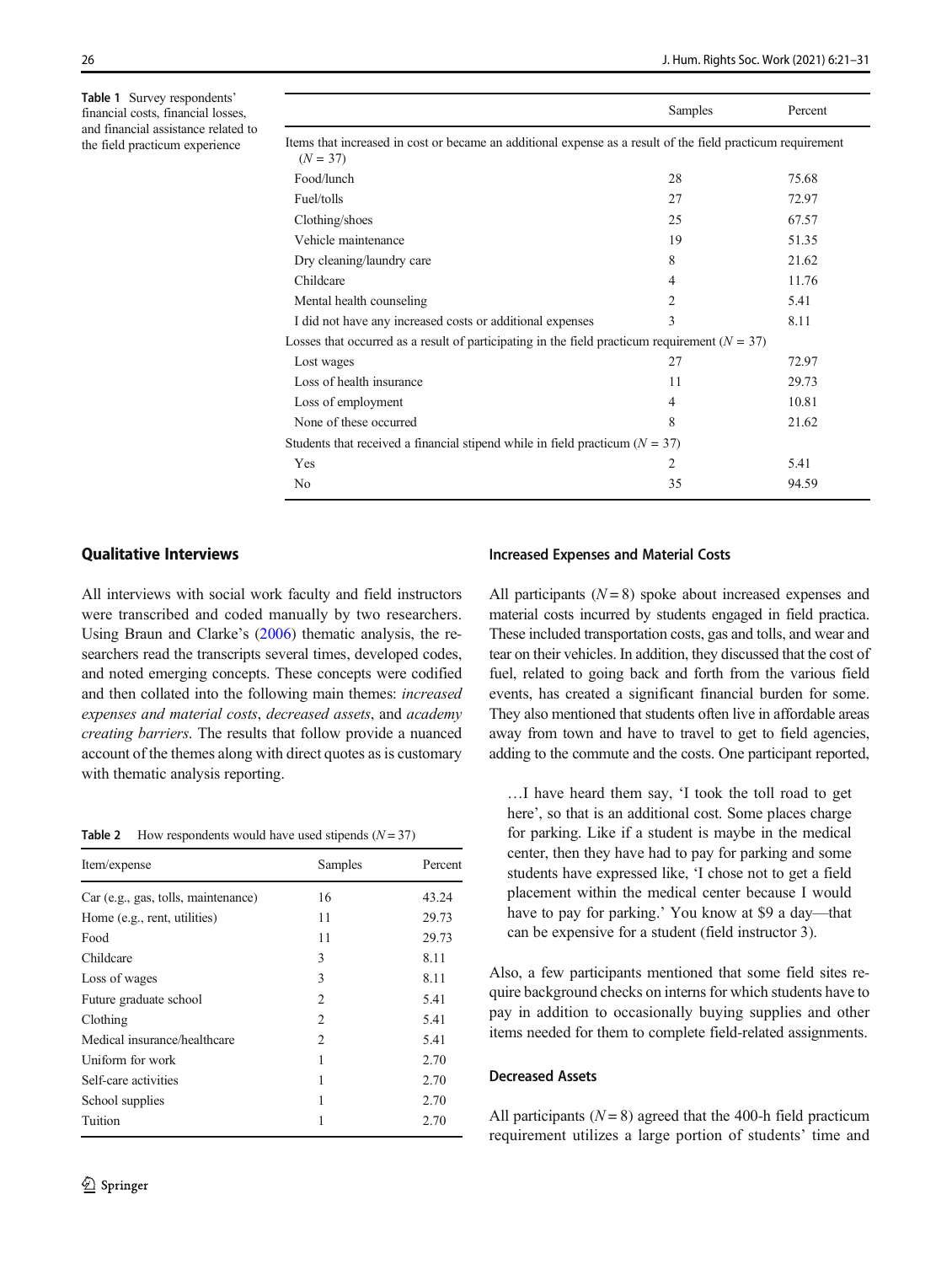resources, and in trying to accommodate this requirement, students ask employers for a lot of flexibility. Participants expressed that the significant burden of employment, fieldwork, and financial responsibilities results in an inability to work normal hours and a loss of wages and benefits. One participant stated,

…they seemed at times to be having a hard time managing the school responsibilities, sometimes-financial needs and…before you know it, …they are not coming [to the field agency] or feeling that they need to make a decision [about whether to quit the practicum] (field instructor 2).

Another participant said, "We ask them to do something [field practicum] that takes up a large piece of their pie [time and money] and that has to be made up somewhere" (social work faculty 2). In addition to comments made about the significant use of personal resources, several field instructors discussed that with students having to work reduced hours in paid employment, there is elevated financial stress on other family members. They discussed that there is less time that a student with children spends at home, consequently increasing the financial burden of childcare on the household. In addition, it was mentioned that this burden is sometimes demonstrated through the actual or potential loss of wages of a family member who steps in to provide childcare. One participant stated, "There is a drain on the entire family system, people are trying to cover for the person doing fieldwork and there are…financial losses [when] doing an unpaid job" (field instructor 1).

All participants  $(N = 8)$  spoke about the significant amount of time that the field practicum requires of students. Participants stated that most students they have encountered in the program have been nontraditional students who have to maintain full time or part time work in addition to going to school. One interviewee stated,

Field placement is a lot of hours in one semester and it is difficult. I remember one individual was sharing that… I want to say she had to quit her job or she had to take less hours because of the hours that she was having to do more at school, doing field and working and also being at the same time with her family (field instructor 4).

One interviewee described the case of a student that could not maintain her housing and basic expenses without working long hours at her job. In this case, the student's school work, fieldwork, and paid employment amounted to a significant time burden but it was necessary due to her financial situation. Another participant provided an even more extreme case of a student whose home went into foreclosure due to cutting back on her

employment hours for the purpose of completing her field practicum.

### Academy Creating Barriers

A few of the interviewees  $(N=3)$  pointed out that the emphasis on and the structure of the field practicum create barriers for students. One participant stated,

In all my experience as a [former] field director, …we put all this pressure on students because it [field practicum] is the signature pedagogy. Our entire [didactic] program is to prepare them for the substantial responsibility at the end [field practicum] and I feel like we owe them some financial support. [This program is] working to get them [community-based] work-study which is needed, they [would] get paid the entire time that they are in field which takes so much pressure off students, we need that for every student and we [administration and faculty] need to move in that direction because it is a social justice issue (social work faculty 2).

Another interviewee talked about greater options at the MSW level for paid internships as a result of CSWE advocacy being geared toward MSW programs rather than BSW programs. The participant stated,

There are more options for field at the MSW level, night shifts, and stipends in clinical settings, which are not readily available to BSW students. Our professional bodies reinforce the message of the MSW degree being needed, rather than engaging in dialog with us around the value of the BSW. They are not helping us break down those barriers in the face of competing professions in the helping professions. [And] our own profession participates in… [the minimizing of the BSW] by not highlighting the crown jewel that the bachelors of social work really is. BSW students are better suited for jobs upon graduation than psychology and sociology students at the bachelors level [and] you do not need an MSW to do generalist practice, but the message to the public and to employers is not supportive of BSWs (social work faculty 3).

It is important to note that all interviewees  $(N = 8)$ expressed the belief that stipends or any other means of undergirding students' financially while in field practicum would be significantly helpful. Three of the four field instructors expressed empathy for students and a strong desire to find innovative solutions to the problems students faced. They all discussed the types of support they had offered to try to mitigate financial challenges and other barriers experienced by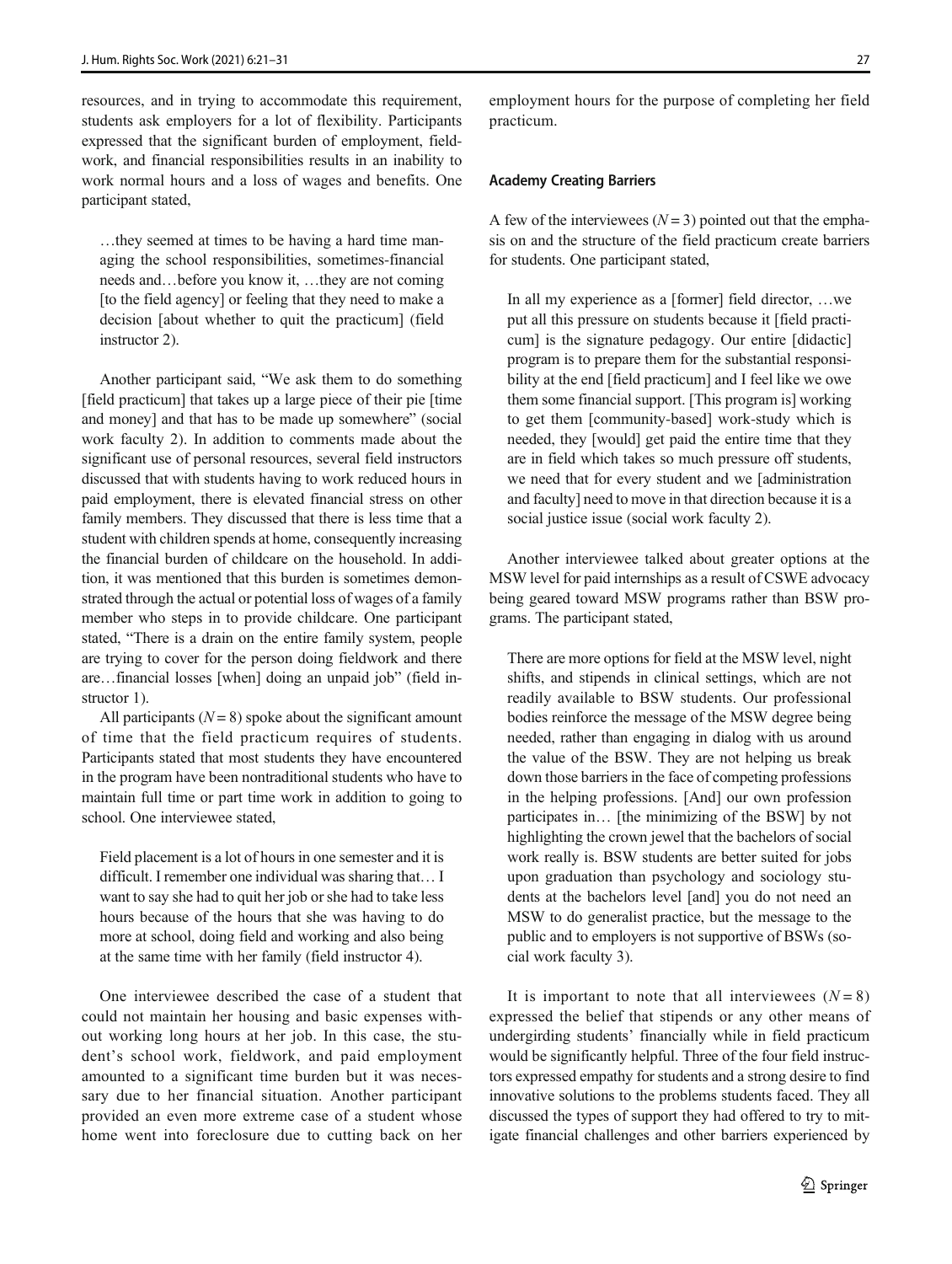students, and they acknowledged that more support and greater solutions are needed.

In summary, quantitative results from student data were consistent with the qualitative results from faculty and field instructor data as both highlighted added financial expenses, financial/asset losses, and similar sentiments regarding the use and value of stipends to offset costs related to the field practicum requirement. However, two qualitative themes (derived from interviews with social work faculty) were not present in the quantitative findings produced from student surveys. One was a concern about inequities of field experiences among students, and the other was about barriers that the academy appears to create. It is understandable that these additional themes would come from interviews with members of the academy who are regularly grappling with such challenges as they work to support and educate students.

# **Discussion**

Competency 3 of the CSWE's [2015](#page-9-0) EPAS states that every person has fundamental human rights. These rights include education, safety, healthcare, and an adequate standard of living. The results of this study highlight areas of concern within the field practicum requirement that demonstrate failure to promote basic human rights according to our own standards within social work education. This study found inherent inequities in the design of the field experience component of the social work curriculum, especially in its financial effect on nontraditional and underserved students. There is a lack of consideration for students managing jobs and supporting households and families while in school. In effect, the CSWE and its Commission on Accreditation (COA) have not kept pace with the changing demographics of the US college student. For many years, there has been a steady increase in the number of students classified as nontraditional or underserved. Yet, the COA has maintained a policy since 1982 that is based on an arbitrary number of field hours that BSW students are required to complete and there is no evidence that 400 field practicum hours is a gold standard for desired educational outcomes (Raskin et al. [2008](#page-9-0)).

In order to comply with the field practicum requirement, students often face the need to reduce paid job hours or quit jobs altogether. Some lose health insurance or exhaust paid time off, all while specific field-related expenses (e.g., car maintenance, fuel, tolls, childcare, counseling) are being added to their budgets. The onset of the COVID-19 pandemic in the USA magnified the inequities caused by the field practicum requirement, prompting requests from accredited social work programs for a reduction in field hours for students. The initial response from the COA on 19 March was an emphatic no, stating, "field hours cannot be waived" (CSWE [2020a](#page-9-0)). A second announcement on 20 March stated, "no changes will

be made at this time regarding the minimum number of re-quired field hours" (CSWE [2020a](#page-9-0)). In keeping with the professional value of advocacy, field instructors across the country made requests while students signed a petition imploring the COA to make a concession in the face of a worldwide public health crisis. Eventually, a temporary policy was created to address this need and field hours were reduced to 85% of the standard requirement for students that would complete their field practice experiences by December of 2020 (CSWE [2020b\)](#page-9-0). Also to their credit, the COA ultimately allowed field seminar class hours to be counted as field practicum hours under the temporary COVID-19 provisions.

The initial reluctance of the COA to act in a time of crisis suggests an overall lack of concern or understanding of the difficulties the field requirement causes in general. According to international social work scholar Katherine Kendall, in the late 1800s, it was common for fieldwork to take place 2 days or 3 days weekly, and this was doable for the mostly female social work students who could financially afford to dedicate this amount of time without needing monetary support (as cited in Raskin et al. [2008\)](#page-9-0). Today's circumstances are different, and college experiences need to uplift students while preparing them for future endeavors, not create hardships, especially financial hardships that gnaw away at one's ability to afford and maintain basic needs. The current design of the field practicum requirement often puts students at risk, many of whom are already marginalized in some way. These human rights issues place students in a position where they have to choose between completing a BSW degree and safeguarding their personal welfare and the welfare of their families. In addition, the negative financial effects of the field practicum requirement demonstrate a violation of the International Covenant on Economic, Social and Cultural Rights (ICESCR), which decrees accessibility of higher education as a right to be maintained and progressively moved toward becoming cost-free. Based on the premise of Bentham's interest theory of rights, the Council on Accreditation and the social work academy at large are responsible for ensuring that this right is upheld for all social work students, something the academy has failed to do.

In social work education, we pride ourselves on teaching students to disrupt injustice, fight against discrimination, and work to eliminate harmful biases. Yet, this study reveals that we have not done this, on their behalf, where the field education component is concerned. For programs like ours with many students of color, largely female and often from lowincome situations, the field practicum requirement (as it is currently structured) represents the very things we teach students to rise up against. It frequently hinders a student's ability to maintain an adequate standard of living and that, by our profession's values and standards, is a human rights issue (CSWE-EPAS [2015\)](#page-9-0). In addition, it is clearly a human rights violation of the ICESCR.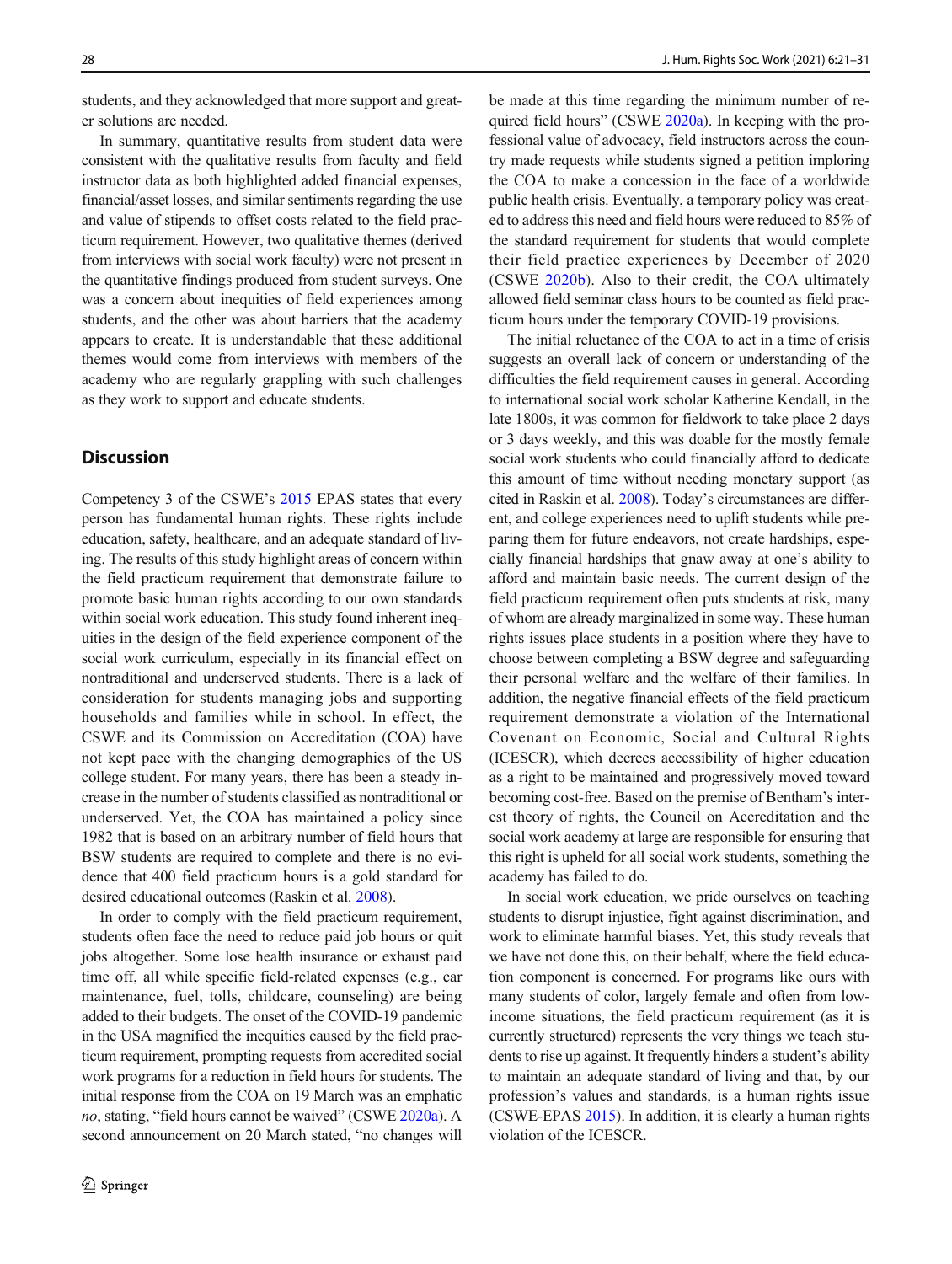There are micro and macro solutions for the human rights issues described. At the micro level, greater access to stipends that supplement a student's income would be helpful. The results of this study show that students would use stipends to take care of their very basic needs, which most agree are vital for student learning and academic success. At the macro level, systemic change is required so that the structure of the field practicum requirement is made fair and equitable for all students seeking a social work degree. In the end, these changes need to occur because (1) students deserve an educational experience free from injustice, bias, and oppression; (2) maintaining the status quo in social work field education not only hinders a student's human right to an adequate standard of living (as described in the 2015 EPAS), it is categorically unjust, discriminatory, and oppressive; and (3) it is unacceptable to knowingly continue to stand in violation of the ICESCR for which the USA is a signatory.

# Recommendations

Additional research with students, faculty, and field instructors throughout the USA and the world is needed to address the concerns outlined in this study and to determine generalizability. Future empirical analysis centered on whether fewer field practicum hours could yield successful achievement of social work competencies is crucial. Pilot studies need to be conducted to explore effective ways to accomplish field practicum goals for students that are already employed by various social service agencies. Future research focusing on povertyinformed educational practices and research exploring strategies to help BSW programs lessen financial as well as nonfinancial burdens of the field requirement is especially relevant at this time. In addition to empirical research, the social work academy and profession need to increase awareness of the tremendous value that the BSW degree offers the workforce and push for more BSW field practicum agencies to offer stipends.

At the program level, we recommend seeking private funding to work toward the establishment of endowments within institutions to supplement or replace students' income while in field practicum. In addition to offsetting the financial costs of fieldwork, private and public grant funding should be sought to supplement the cost of textbooks or fund a program's transition to becoming all openaccess and to transition more classes to online and/or hybrid modes of instruction as a means of additional cost reduction, increasing accessibility to higher education. We recommend that programs work closely with financial aid offices to ensure that eligible students access work-study funds for the hours they engage in fieldwork. In addition, programs should foster supportive environments, which can be accomplished by engaging in poverty-informed

educational practices. Such environments could include financial coaching along with the formation of solidarity practice (McCarty [2019\)](#page-9-0) peer groups focused on ways to address financial concerns to help students as they move through the field experience.

# Conclusion

This study highlights human rights issues in social work education from the perspective of BSW students, faculty, and field instructors. It also highlights the Commission on Accreditation's failure to recognize and address human rights issues inherent in the required field practicum. With its limited scope, the study focused only on one social work program with a small number of individuals participating. The surveys utilized to collect data did not include Likert-type scales that would have allowed participants to indicate to what degree they experienced increased expenses or decreased assets. Nevertheless, the study provides insight into struggles students faced while fulfilling the field practicum requirement. Another limitation is that the research protocol did not include follow-up interviews with student participants. However, survey data was triangulated with interview data from field instructors and faculty, for cross verification of findings.

The researchers found that students, faculty, and field instructors were readily able to identify the financial effect of the required field experience. The results exposed barriers and hardships that are more pronounced among nontraditional and underserved students which make up more than half of college students today (EDUCATIONDATA.ORG [2019\)](#page-9-0). In closing, the findings of this study demonstrate that an examination of the experience of field practicum students through a human rights lens, unveiled human rights issues embedded in the social work education curriculum. As such, it is vital for social work education to take a look in the mirror.

Acknowledgments We thank Marisol Orozco, Elizabeth Patterson, and Melissa Trejo for their useful discussions and ideas on this research project.

Authors' Contributions DS and AG conceived the research study idea and carried out the data collection phase. DS, AG, and SS performed the data analysis. DS took the lead on writing the manuscript with written contributions from AG and SS. All authors provided critical feedback and helped shape the manuscript.

Data Availability All data collected for this study are original and were obtained from participants via surveys and interviews. The data are securely stored per IRB protocols and can be made available upon request.

### Compliance with Ethical Standards

Conflict of Interest The authors declare that they have no conflict of interest.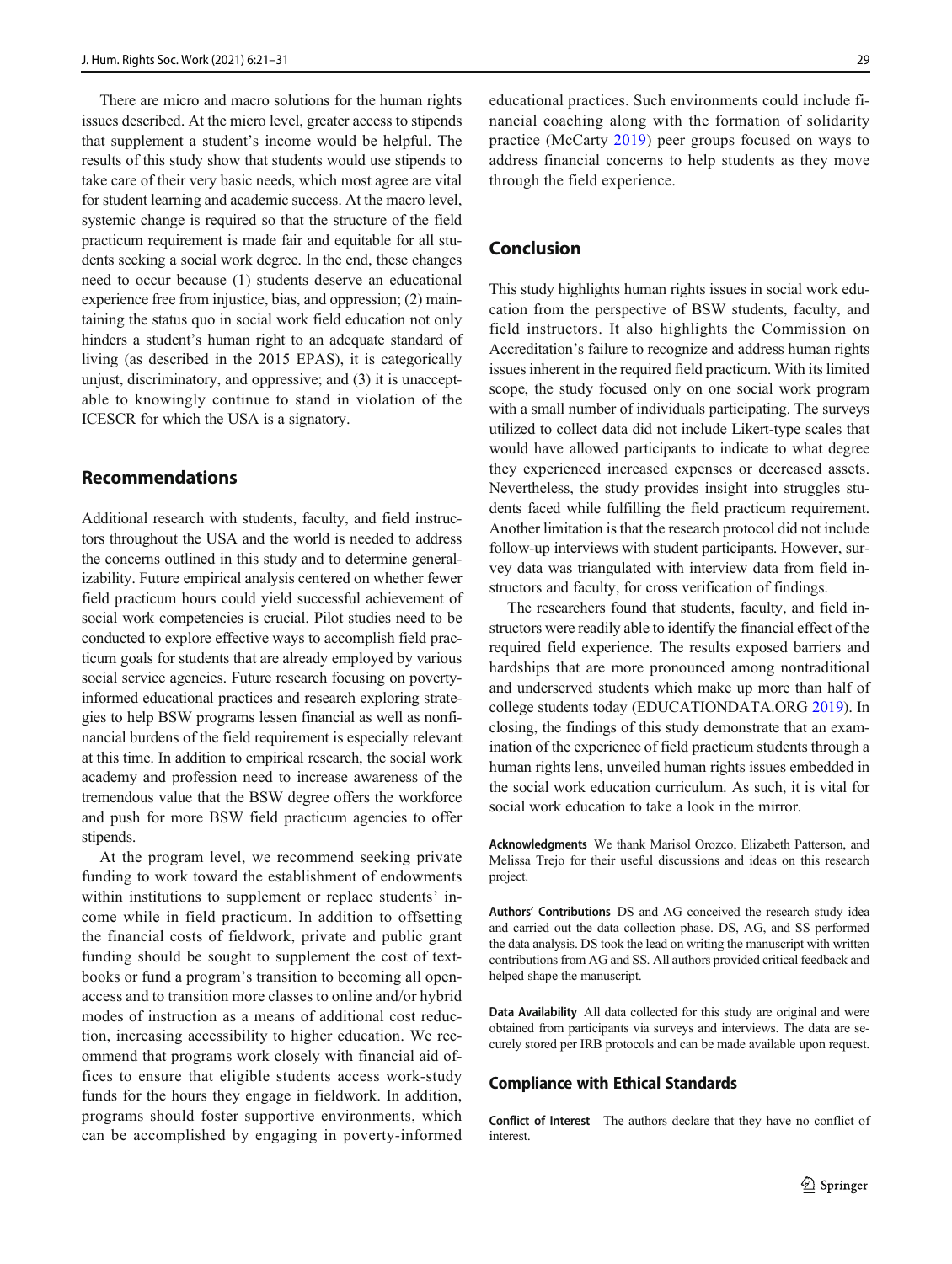<span id="page-9-0"></span>Ethical Approval The research protocol and data collection tools for this study were approved by the University of Houston-Downtown's Institutional Review Board prior to data collection (approval number: CPHS#27-18). The study was performed in accordance with the ethical standards described in the 1964 Declaration of Helsinki and its later amendments.

Consent to Publish Informed consent was obtained from all individual participants included in the study, and the document informed participants of our intent to publish.

Code Availability There was no code software or custom coding used.

# **References**

- Advocates for Human Rights Minneapolis. (2017). Discover human rights: A human rights approach to social justice. [https://www.](https://www.theadvocatesforhumanrights.org/download_dhr_training_manual) [theadvocatesforhumanrights.org/download\\_dhr\\_training\\_manual](https://www.theadvocatesforhumanrights.org/download_dhr_training_manual). Accessed 28 Apr 2020.
- Austrian Development Agency. (2010). Human rights manual of the Austrian Development Agency. [https://www.entwicklung.at/](https://www.entwicklung.at/fileadmin/user_upload/Manual_Human_Rights.pdf) [fileadmin/user\\_upload/Manual\\_Human\\_Rights.pdf](https://www.entwicklung.at/fileadmin/user_upload/Manual_Human_Rights.pdf). Accessed 28 Apr 2020.
- Baglow, L., & Gair, S. (2019). Mature-aged social work students: Challenges, study realities, and experiences of poverty. Australian Social Work, 72(1), 91–104. [https://doi.org/10.1080/0312407X.](https://doi.org/10.1080/0312407X.2018.1534130) [2018.1534130](https://doi.org/10.1080/0312407X.2018.1534130).
- Barth, M. C. (2003). Social work labor market: A first look. Social Work, 48(1), 9–19. [https://doi.org/10.1093/sw/48.1.9.](https://doi.org/10.1093/sw/48.1.9)
- Benedek W. (2012) Understanding human rights: Manual on human rights education. European Training and Research Centre for Human Rights and Democracy (ETC). [http://www.manual.etc](http://www.manual.etcraz.at/typo3/fileadmin/user_upload/ETC-auptseite/manual/versionen/english_3rd_edition/Manual_2012_FINAL.pdf)[graz.at/typo3/fileadmin/user\\_upload/ETC-Hauptseite/manual/](http://www.manual.etcraz.at/typo3/fileadmin/user_upload/ETC-auptseite/manual/versionen/english_3rd_edition/Manual_2012_FINAL.pdf) [versionen/english\\_3rd\\_edition/Manual\\_2012\\_FINAL.pdf](http://www.manual.etcraz.at/typo3/fileadmin/user_upload/ETC-auptseite/manual/versionen/english_3rd_edition/Manual_2012_FINAL.pdf). Accessed 28 Apr 2020.
- Bhuyan, R., Bejan, R., & Jeyapal, D. (2017). Social workers' perspectives on social justice in social work education: When mainstreaming social justice masks structural inequalities. Social Work Education, 36(4), 373–390. [https://doi.org/10.1080/](https://doi.org/10.1080/02615479.2017.1298741) [02615479.2017.1298741.](https://doi.org/10.1080/02615479.2017.1298741)
- Bouye, K. E., McCleary, K. J., & Williams, K. B. (2016). Increasing diversity in the health professions: Reflections on student pipeline programs. Journal of Healthcare Science and the Humanities, 6(1), 67–79 [https://www.ncbi.nlm.nih.gov/pmc/articles/PMC5890504/.](https://www.ncbi.nlm.nih.gov/pmc/articles/PMC5890504/)
- Braun, V., & Clarke, V. (2006). Using thematic analysis in psychology. Qualitative Research in Psychology, 3(2), 77–101.
- Council on Social Work Education. (2008). Educational policy and accreditation standards. [https://www.cswe.org/getattachment/](https://doi.org/) [Accreditation/Standards-and-Policies/2008-EPAS/2008](https://doi.org/) [EDUCATIONALPOLICYANDACCREDITATION](https://doi.org/) [STANDARDS\(EPAS\)-08-24-2012.pdf.aspx](https://doi.org/).
- Council on Social Work Education. (2015). Educational policy and accreditation standards. [https://www.cswe.org/getattachment/](https://doi.org/) [Accreditation/Accreditation-Process/2015-EPAS/2015EPAS\\_](https://doi.org/) Web FINAL.pdf.aspx. Accessed 27 Apr 2020.
- Council on Social Work Education. (2020a). Responding to coronavirus (COVID-19). [https://www.cswe.org/About-CSWE/Responding-to-](https://doi.org/)[Coronavirus#FieldHours](https://doi.org/). Accessed 18 Mar 2020.
- Council on Social Work Education. (2020b). CSWE statement on field hour reduction. [https://www.cswe.org/News/General-News-](https://doi.org/)[Archives/CSWE-Statement-on-Field-Hour-Reduction.](https://doi.org/) Accessed 27 Mar 2020.
- EDUCATIONDATA.ORG. (2019). College enrollment and student demographic statistics. [https://educationdata.org/college-enrollment](https://doi.org/)[statistics/.](https://doi.org/) Accessed 23 Apr 2020.
- Fitch, D. (2004). Client-controlled case information: A general system theory perspective. Social Work, 49(3), 497-505.
- Friedman, Z. (2020). Student loan debt statistics in 2020: A record \$1.6 trillion. Forbes. [https://www.forbes.com/sites/zackfriedman/2020/](https://www.forbes.com/sites/zackfriedman/2020/02/03/studentoanebt-tatistics/#3fd440fd281f) [02/03/student-loan-debt-statistics/#3fd440fd281f.](https://www.forbes.com/sites/zackfriedman/2020/02/03/studentoanebt-tatistics/#3fd440fd281f) Accessed 20 Apr 2020.
- Gair, S., & Baglow, L. (2018a). Australian social work students balancing study, work, and field placement: Seeing it like it is. Australian Social Work, 71(1), 46–57.
- Gair, S., & Baglow, L. (2018b). "We barely survived": Social work students' mental health vulnerabilities and implications for educators, universities and the workforce. Aotearoa New Zealand Social Work, 30(1), 32–44.
- Goins, A. (2018). Geriatric social work education: An historical perspective on the social response to aging. The Journal of Aging and Social Change, 8(2), 39–52. [https://doi.org/10.18848/2576-5310/CGP/](https://doi.org/10.18848/2576-5310/CGP/v08i02/39-52) [v08i02/39-52](https://doi.org/10.18848/2576-5310/CGP/v08i02/39-52).
- Hemy, M., Boddy, J., Chee, P., & Sauvage, D. (2016). Social work students 'juggling' field placement. Social Work Education, 35(2), 215–228. [https://doi.org/10.1080/02615479.2015.1125878.](https://doi.org/10.1080/02615479.2015.1125878)
- International Covenant on Economic, Social and Cultural Rights. United Nations. (1976).
- International Federation of Social Workers. (2020). Global definition of social work. [https://www.ifsw.org/what-is-social-work/global](https://www.ifsw.org/whats-ocial-ork/globalefinitionf-ocial-ork/)[definition-of-social-work/](https://www.ifsw.org/whats-ocial-ork/globalefinitionf-ocial-ork/). Accessed 20 Apr 2020.
- Johnstone, E., Brough, M., Crane, P., Marston, G., & Correa-Velez, I. (2016). Field placement and the impact of financial stress on social work and human service students. Australian Social Work, 69(4), 481–494. [https://doi.org/10.1080/0312407X.2016.1181769.](https://doi.org/10.1080/0312407X.2016.1181769)
- Katz, D. (1980). [Review of the book The social psychology of organizations, by D. Katz]. This week's citation classic at the University of Michigan, 29. [http://garfield.library.upenn.edu/classics1980/](http://garfield.library.upenn.edu/classics1980/A1980JY55100001.pdf) [A1980JY55100001.pdf.](http://garfield.library.upenn.edu/classics1980/A1980JY55100001.pdf) Accessed 8 Aug 2020.
- King, T. & Bannon, E. (2002). At what cost? The price that working students pay for a college education. United States Public Interest Research Group. <https://files.eric.ed.gov/fulltext/ED470026.pdf>. Accessed 8 Aug 2020.
- Kramer, M. H. (2010). Refining the interest theory of rights. The American Journal of Jurisprudence, 55(1), 31–39. [https://doi.org/](https://doi.org/10.1093/ajj/55.1.31) [10.1093/ajj/55.1.31.](https://doi.org/10.1093/ajj/55.1.31)
- McCarty, D. (2019). Solidarity social work practice: Serving new immigrant populations. Dubuque: Kendall Hunt Publishing Company.
- McPherson, J., & Cheatham, L. P. (2015). One million bones: Measuring the effect of human rights participation in the social work classroom. Journal of Social Work Education, 51(1), 47–57. [https://doi.org/10.](https://doi.org/10.1080/10437797.2015.977130) [1080/10437797.2015.977130](https://doi.org/10.1080/10437797.2015.977130).
- National Association of Social Workers. (2017). Code of ethics. Washington, D.C. [https://www.socialworkers.org/About/Ethics/](https://www.socialworkers.org/About/Ethics/Codef-thics/Codef-thics-nglish) [Code-of-Ethics/Code-of-Ethics-English](https://www.socialworkers.org/About/Ethics/Codef-thics/Codef-thics-nglish). Accessed 27 Mar 2020.
- National Center for Education Statistics. (n.d.). Non-traditional undergraduates/highlights. <https://nces.ed.gov/pubs/web/97578a.asp>. Accessed 8 Aug 2020.
- Raskin, M. S., Wayne, J., & Bogo, M. (2008). Revisiting field education standards. Journal of Social Work Education, 44(2), 173–188.
- Reisch, M. (2011). Defining social justice in a socially unjust world. In J. Birkenmaier, E. B. Cruce, J. Curley, R. J. Wilson, & J. J. Stretch (Eds.), Educating for social justice: Transformative experiential learning (pp. 11–28). Chicago: Lyceum.
- Rozas, L. W., & Garran, A. M. (2016). Towards a human rights culture in social work education. British Journal of Social Work, 46(4), 890– 905. [https://doi.org/10.1093/bjsw/bcv032.](https://doi.org/10.1093/bjsw/bcv032)
- Steen, J. A., Mann, M., Restivo, N., Mazany, S., & Chapple, R. (2017). Human rights: Its meaning and practice in social work field settings.